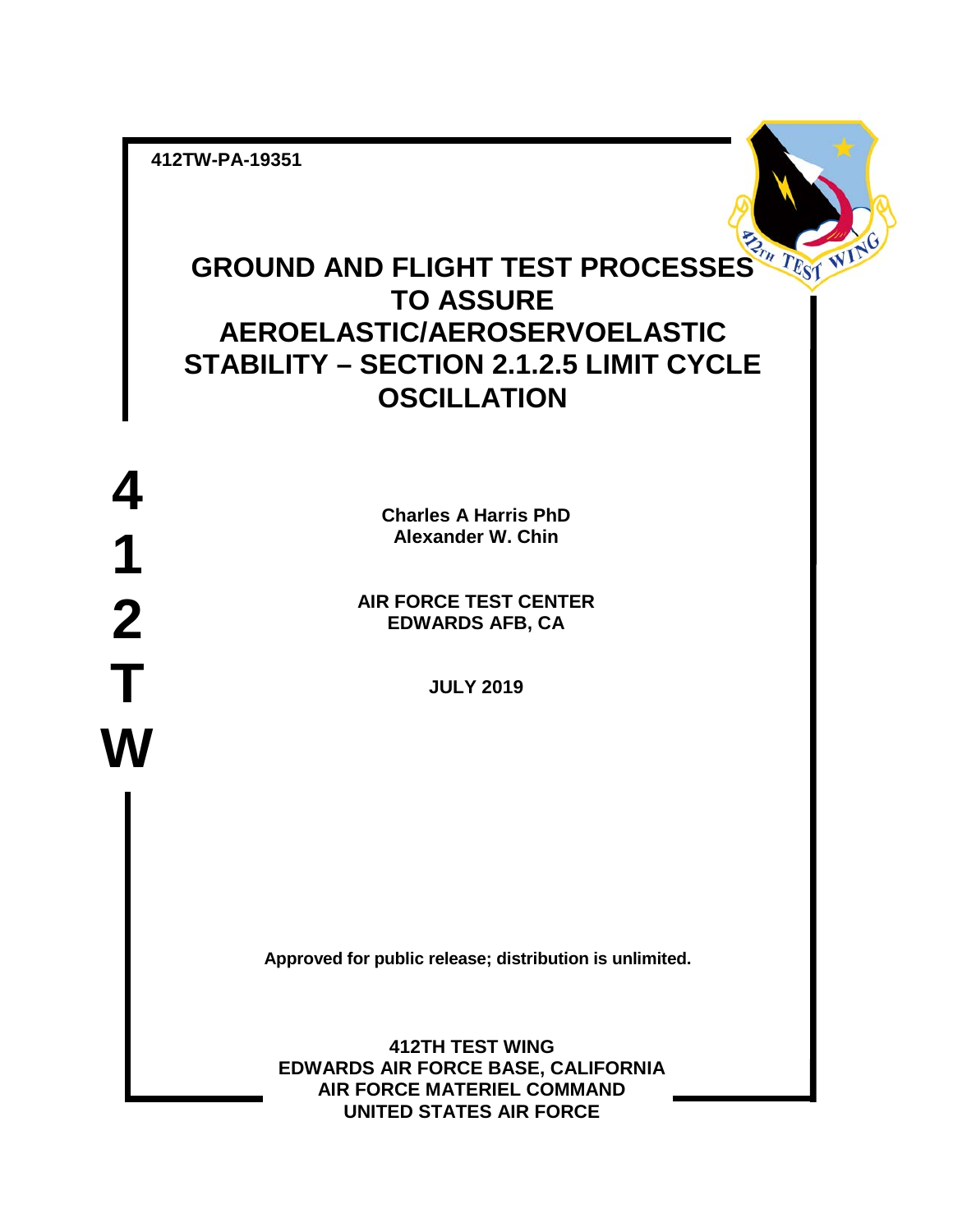#### Background (Not too technical)

- Include any Top Level Equations (if applicable)

#### Applications (if applicable)

- Examples/ Studies
- Lessons learned

Expanded references for further reading

## **Limit Cycle Oscillation**

## Background

Limit Cycle Oscillations or LCOs result from nonlinearities in the structure or aerodynamic forces limiting the amplitude of oscillations due to aeroelastic interaction. [1,3] An example of non-linear structural behavior is when the local effective stiffness increases with amplitude. Non-linear aerodynamics can include flow discontinuities and attached shockwaves in transonic flow. [5] Control surfaces can introduce nonlinearities from excessive free play, potentially from loose actuator bearings or hinges contributing to LCO behavior. Additionally, carriage of certain external stores on fighter aircraft, such as the F-16 and F-18 can exhibit limit amplitude instabilities. Much like its flutter counterpart, LCO can be mitigated by increasing damping and/or detuning the critical mode through material or geometric changes. Often eliminating free play is sufficient. [2]

LCOs defined by an oscillation amplitude that "stabilizes" at a constant value instead of diverging as in classical flutter. Increases in dynamic pressure may increase LCO amplitudes. While it is possible for the LCO amplitude to increase beyond the structural integrity of the aircraft, the oscillations do not diverge in the sense of flutter. [1] While LCO is often not immediately destructive, the LCO vibration can reduce the useful life of the structures due to fatigue, adversely impact ride quality, and impair the pilot's ability to perform. Thus, the ability to predict and eliminate LCOs is very important during design, especially for aircraft flying near the limits of the linear assumptions. [4]

A Hopf diagram, figure XX is a convenient way to visualize or understand LCO's. The defining characteristic of a LCO is the tendency for oscillations greater than the LCO amplitude to decrease (dampen) to a limited amplitude while oscillations that are smaller than the limit oscillation amplitude will increase to the limit cycle amplitude. In the Hopf diagram, the x-axis shows displacement and the y-axis shows velocity. A neutrally stable mass-spring oscillator would look like a circle (or an ellipse depending on scaling) on the Hopf diagram.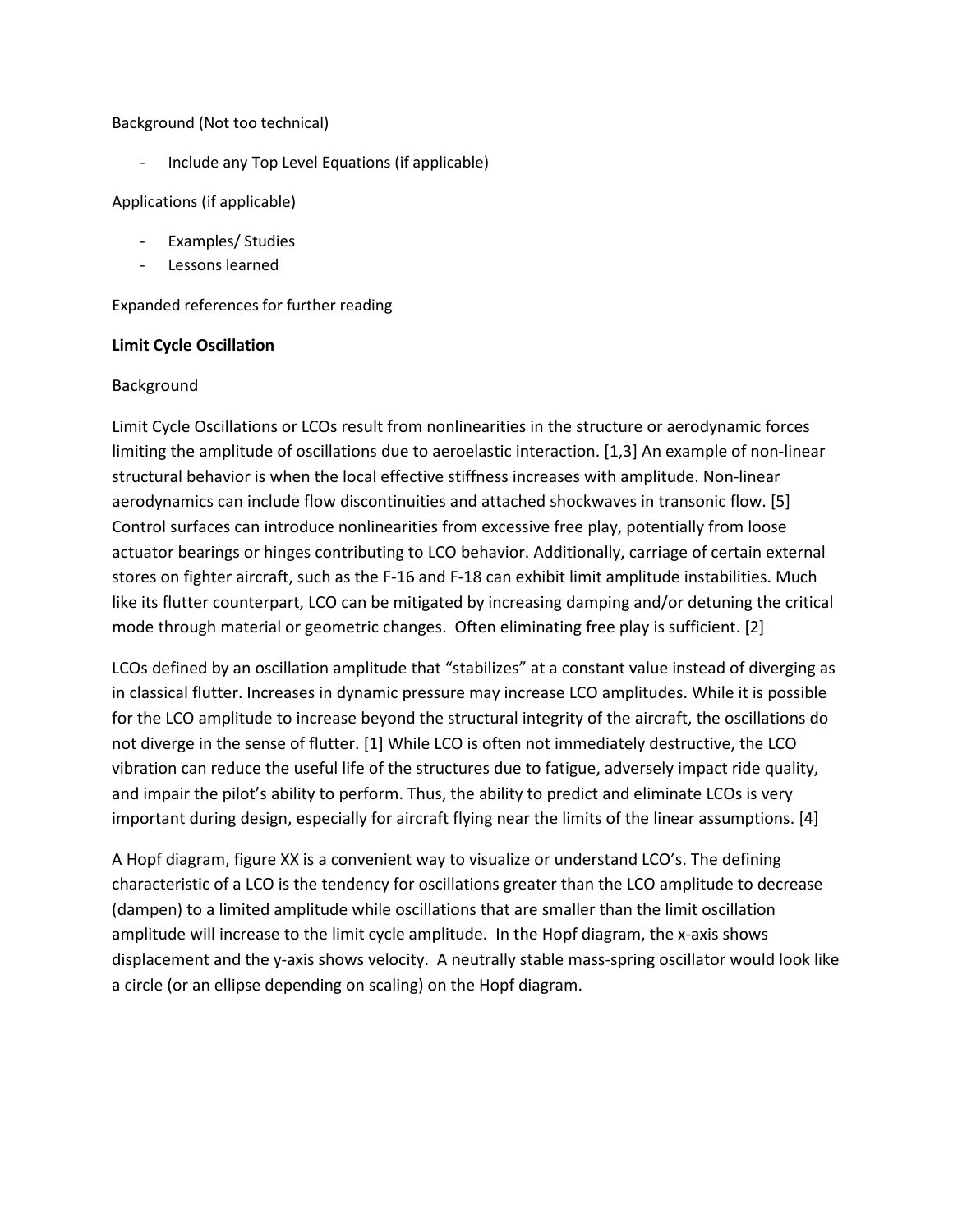

Figure XX: Hopf diagram showing the nature of Limit Cycle Oscillation.

Applications:

While LCO tends to be more of a fatigue concern than one of immanent catastrophe it is still important to conduct testing in a deliberate build up approach. The LCO amplitude tends to increase with dynamic pressure (there are exceptions to this related mostly to the Mach dip phenomenon at transonic speeds). It is imperative that the LCO amplitude is not allowed to reach a level that would exceed the structural integrity of the aircraft. Because the deflection (and therefore the strain) on the aircraft is directly related to the acceleration amplitude and the frequency of the LCO mode, it is possible to construct an abort criteria that relates the acceleration amplitude and the frequency of the LCO. An example of such an abort criteria is presented in figure xxx below.



Figure xxx: Typical abort criteria for LCO testing. AFFTC-PA-10192.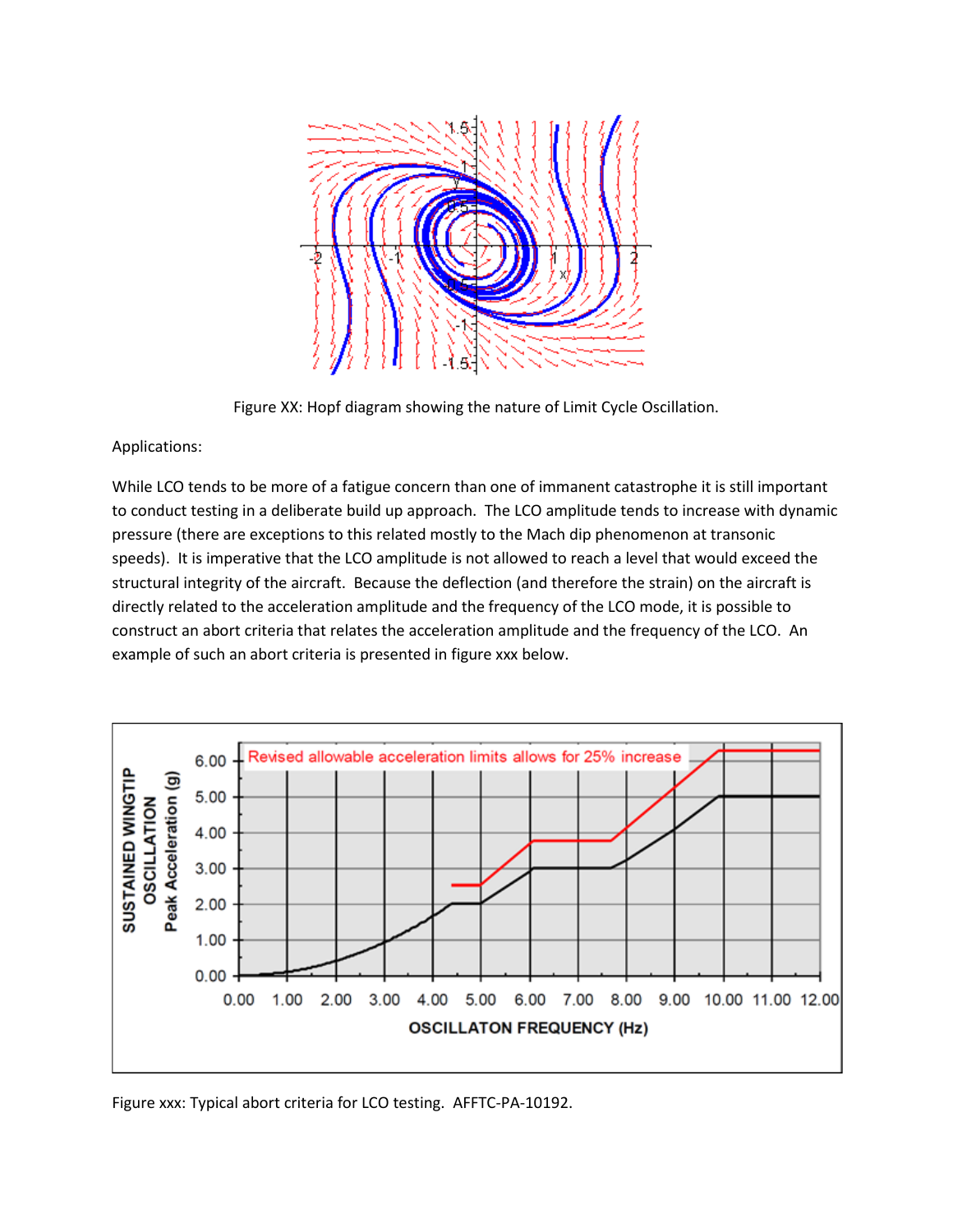As with flutter the buildup approach is conducted increasing Mach/altitude along constant airspeed (KEAS) lines, decreasing altitude along constant Mach lines, increasing Mach along a constant altitude, or increasing angle of attack at a constant flight condition. Each test condition must be monitored and the aircraft only cleared to accelerate to the next test condition after the data has been analyzed. Typical monitoring and analysis screens for LCO testing include strip charts for key parameters which often include accelerometers on stores and wingtips, state parameters such as Mach, Altitude, normal acceleration, and angle of attack, and Lissajous plots relating two critical parameters like wing tip torsion and store pitch. An excitation system is not strictly required for this testing because the oscillations are self-exciting, however it is desirable for subcritical testing as well as low amplitude testing. It is also useful to distinguish between an undamped mode and a LCO.



Figure xxx: Example strip charts for Highly damped (well below LCO speed), lowly damped (Near LCO speed), and undamped (at or above LCO speed).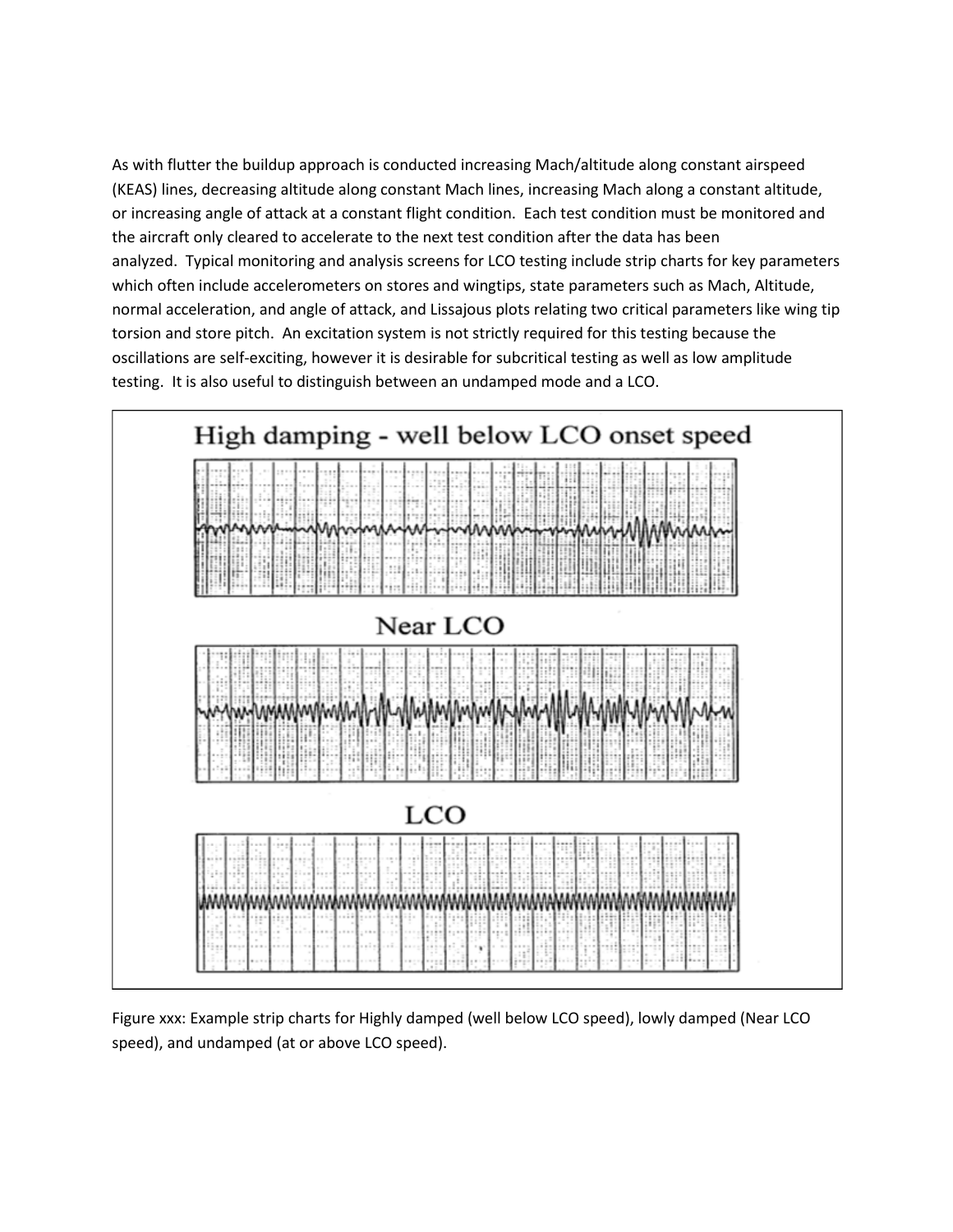Notional test procedures will look something like:

- 1. Accelerate to test condition (observe strip chart and knock-it-off if two or three consecutive cycles exceed the uniform abort criteria).
- 2. Stabilize on test condition (double check frequency of LCO, amplitude, and abort amplitude. Knock-it-off if LCO amplitude exceeds limit.
- 3. Proceed to next test point and start over at step 1.
- 4. Note: keep an eye on state parameters to make sure pilots are not trying to set up for next test point before they are cleared.

To determine between a zero damped mode and LCO, stabilize at a condition with steady sinusoidal response. Excite the structure using a sinusoidal excitation of the same frequency as the mode. When response stabilizes above the original amplitude, stop the excitation. If the amplitude decays to the original amplitude it is a LCO. If the amplitude stays at the higher value it is a zero damped mode. If it is not possible to excite the mode to a higher amplitude it may be a LCO with a hard stop like a control surface stop that prevents the amplitude from increasing.

For new aircraft programs there is a gap between flutter testing and LCO testing. That is flutter testing is restricted from testing below 3 percent structural damping and LCO testing routinely tests at 0 percent damping. For legacy platforms it is accepted as normal fair, but for new aircraft is a serious matter to transition from flutter testing to LCO testing. Linear flutter analysis that is typically used by airframe contractors will predict flutter at the LCO speed because the nonlinearities can be linearized in a small region around the nominal position. In order to transition to from flutter testing to LCO testing the program must build confidence that the phenomenon is nonlinear and will result in LCO rather than flutter. It appears to be lost to antiquity how legacy programs like F-16 or F-18 have accomplished this transition. For newer aircraft there are a few factors that could be helpful in building that confidence. First, a close examination of the mechanism that causes the instability. If there are nonlinarites that would tend to bound the oscillation. For example a control surface that is near the stops at subcritical conditions or can theoretically survive full stop to stop motion at the frequency of interest. Another example would be external stores configurations that will rapidly stiffen after any free-play in the rigging is exceeded. Again analysis of stores oscillating from stop to stop at the frequency of interest could be accomplished to assure structural integrity. Second, high fidelity nonlinear analysis can be used to incorporate nonlinearities both in the fluid and the structure and turned on and off to validate the mechanism. Third, wind tunnel testing could be used to assure the oscillation doesn't become fully divergent. Fourth, if the system is unmanned, full scale open air testing could be considered if it is deemed cheaper to potentially lose the aircraft or more advantageous to the program than the alternatives.

In summary, the critical considerations while testing the LCO characteristics are establish abort criteria based on conservative estimate of structural integrity, Use build up approach to testing and monitor and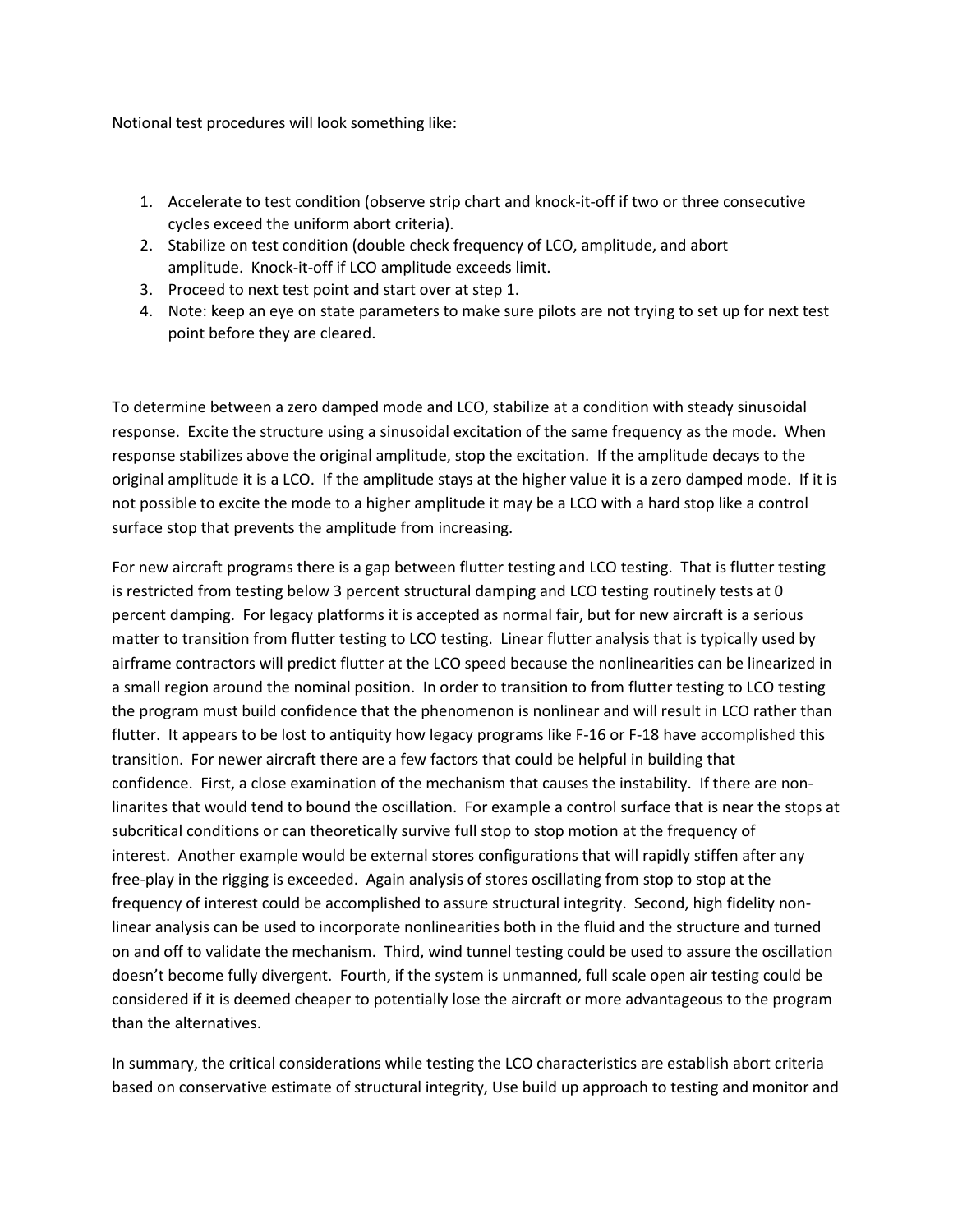clear point to point, and be exhaustive in efforts to build confidence in the LCO mechanism before transitioning from flutter testing to LCO testing.

Historical examples have included stores testing on fighter jets [6] and wind tunnel models such as the truss-braced wing. [7]

## References:

[1] Livne, E. "Active Flutter Suppression State of the Art and Technology Maturation Needs." White Paper. October, 2015.

[2] "Aircraft Structural Safety of Flight Guidelines." NASA Armstrong Flight Research Center Document AFG-7123.1-001, Baselin-4. Expires October 1, 2019.

[3] Patil, M. "Limit-Cycle Oscillations of Aircraft Caused by Flutter-Induced Drag." AIAA Journal of Aircraft. Vol. 41, No. 3, May-June 2004.

[4] Patil, M.J. Hodges, D.H. Cesnik, C.E.S. "Limit Cycle Oscillations in High-Aspect-Ratio Wings." 40<sup>th</sup> Strucutres, Structural Dynamics, and Materials Conference, St. Louis Missouri. April 12-15, 1999. AIAA-99-1464.

[5] Thomas, J.P. Dowell, E.H. Hall, K.C. "Nonlinear Inviscid Aerodynamic Effects on Transonic Divergence, Flutter, and Limit-Cycle Oscillations." AIAA Journal. Vol. 40, No. 4, April 2002.

## Applications

[6] Denegri, C.M. "Limit Cycle oscillation Flight Test Results of a Fighter with External Stores." AIAA Journal of Aircraft Vol. 37, No. 5, September – October 2000.

[7] Bartels, R.E. Funk, C. Scott, R.C. "Limit-Cycle Oscillation of the Subsonic Ultra-Green Aircraft Research Truss-Braced Wing Aeroelastic Model." AIAA journay of Aircraft, Vol. 54, No. 5, September- October 2017.

[8] "Aircraft Structural Safety of Flight Guidelines." NASA Armstrong Flight Loads Laboratory Handbook. AFG-7123.1-001, Baseline-4. Expires October 1, 2019.